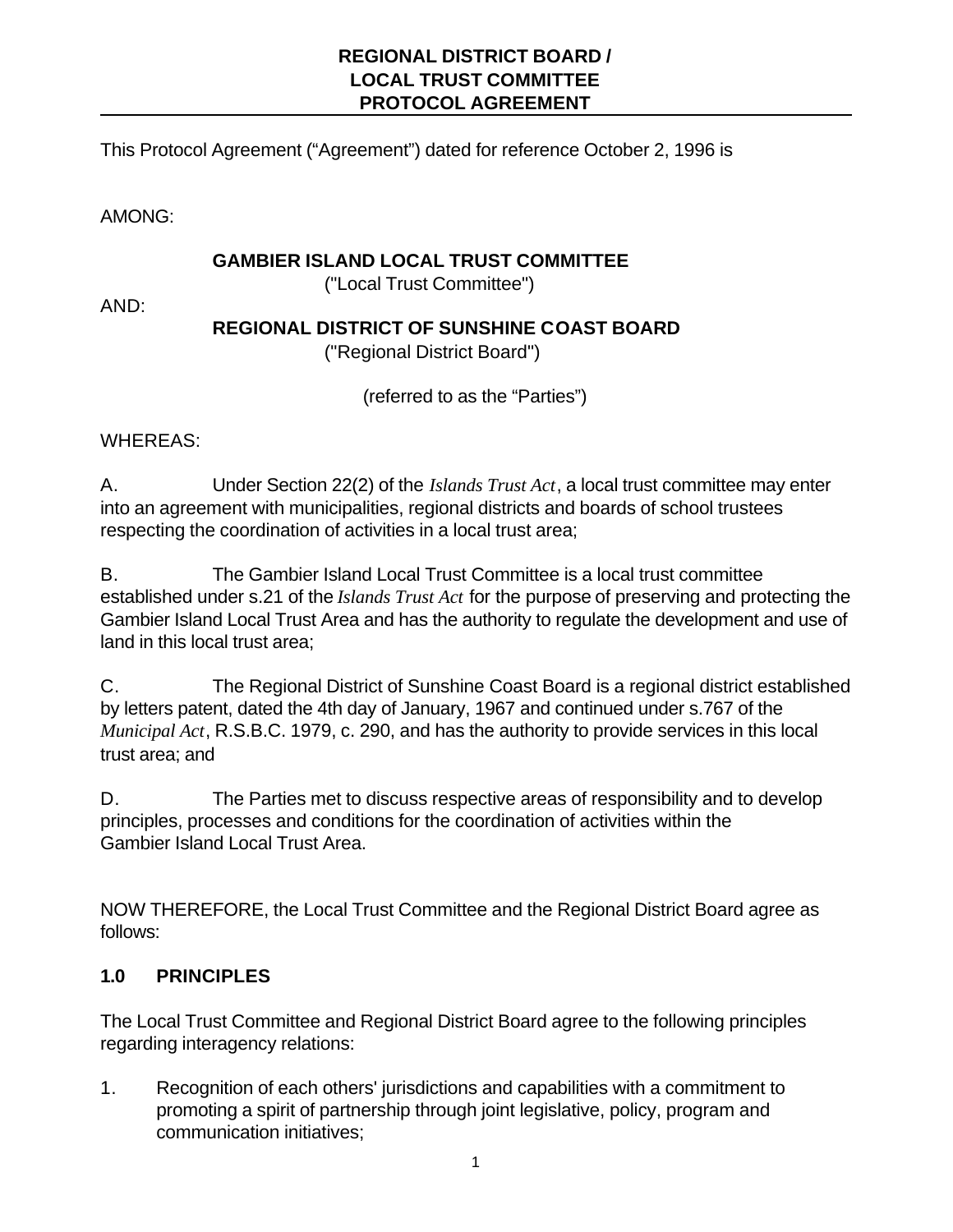- 2. Coordination of planning, servicing and growth management activities that is responsive to the needs of the local trust area and the electoral area of which they are a part;
- 3. Commitment to share a mutual interest in the preservation and protection of the object of the Islands Trust and the respective land use planning authority of both Parties;
- 4. Cooperation through sharing of information and notification of significant initiatives that may impact the other Party and through regular liaison.

# **2.0 COOPERATION**

- 1. The Parties agree to cooperate with respect to the implementation, coordination and administration of each Party's legislative authority that may impact the other Party.
- 2. The Parties agree to coordinate the following activities:
	- (a) community planning;
	- (b) parkland and school site acquisition;
	- (c) servicing arrangements; and
	- (d) administrative arrangements.
- 3. It is the intent of the Parties to formalize their cooperation by way of letters of understanding as required for specific matters.
- 4. Both Parties agree to notify and consult the other Party on legislative, municipal incorporation and boundary restructure initiatives.

## **3.0 COMMUNICATIONS**

- 1. The Parties agree to schedule regular meetings of the regional director, the local trustee committee and appropriate staff to review the implementation of the protocol and letter of understanding.
- 2. Neither Party is obligated to convey information to the other Party that is protected from disclosure under the *Freedom of Information and Protection of Privacy Act*, any other legislation protecting information from disclosure, or that is subject to solicitorclient privilege.
- 3. Both Parties agree to pursue alternate methods of dispute resolution before initiating legal proceedings directed at the other Party.